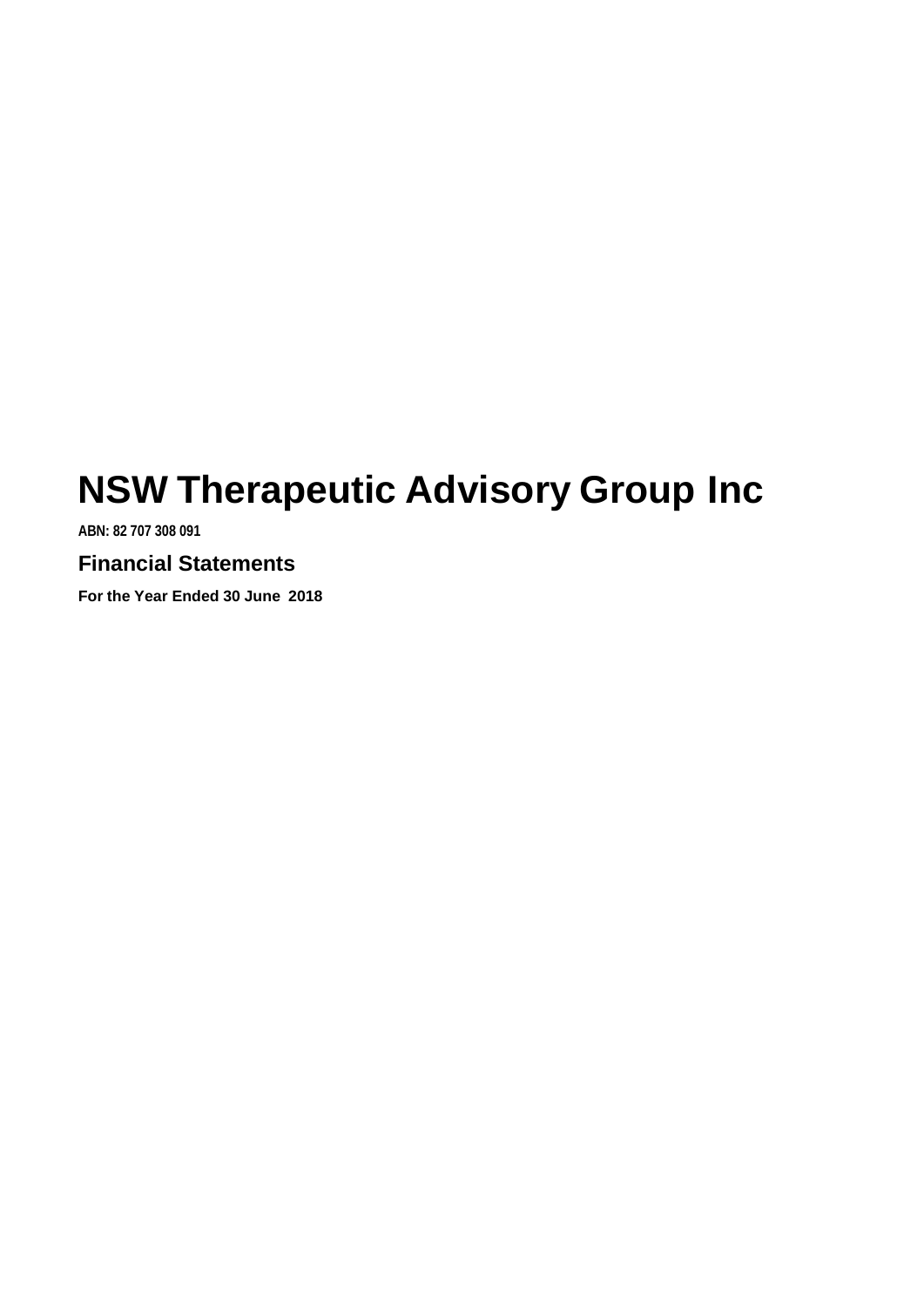**ABN: 82 707 308 091**

# **Contents**

### **For the Year Ended 30 June 2018**

### **Financial Statements**

| Management Committee's Report                                                                           |    |
|---------------------------------------------------------------------------------------------------------|----|
| Auditors Independence Declaration under the Australian Charities and Not-for-Profit Commission Act 2012 | 2  |
| Statement of Profit or Loss                                                                             | 3  |
| Statement of Assets and Liabilities                                                                     | 4  |
| Statement of Cash Flows                                                                                 | 5  |
| Notes to the Financial Statements                                                                       | 6  |
| Statement by Members of the Management Committee                                                        | 12 |
| Independent Audit Report                                                                                | 13 |

**Page**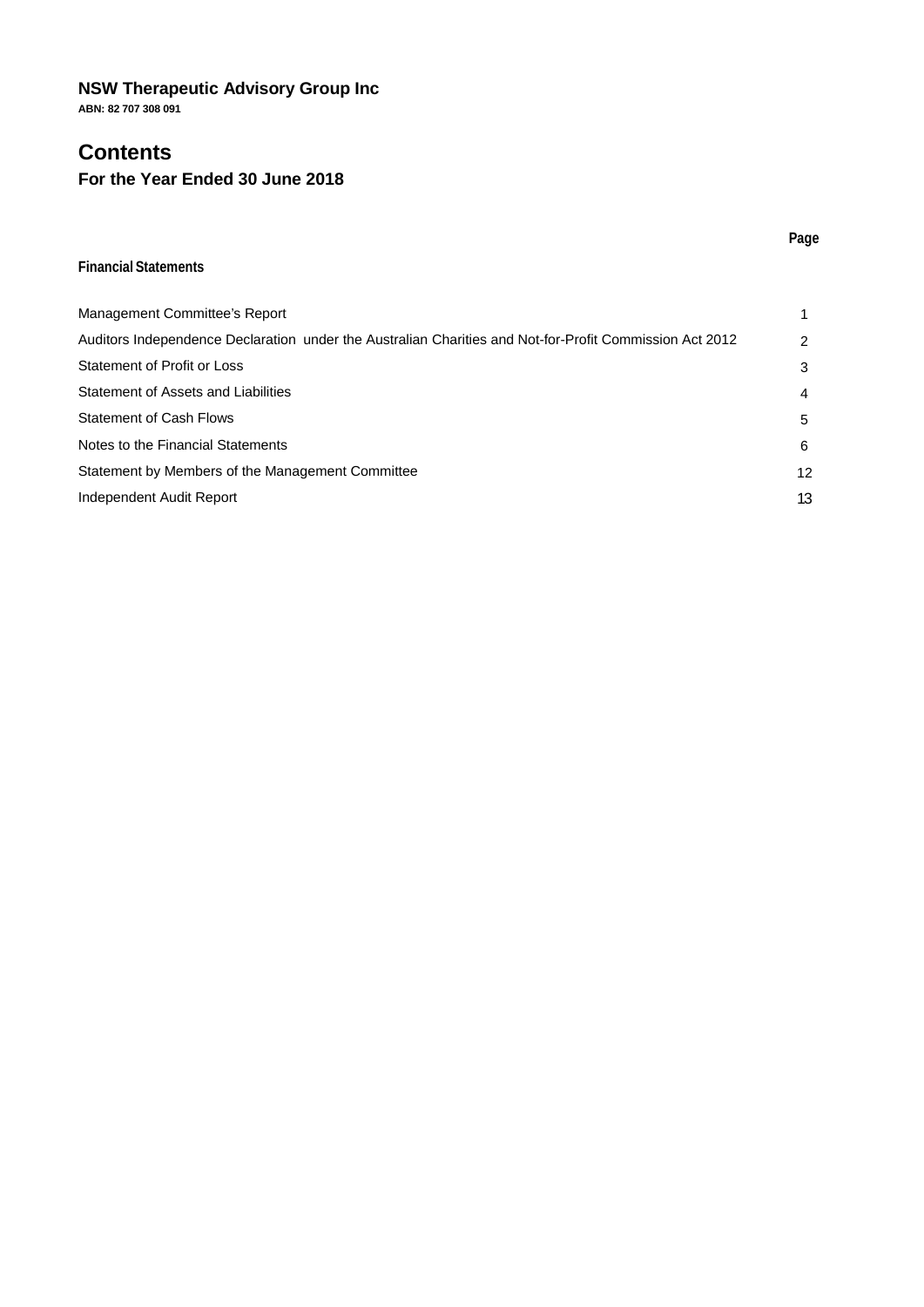# **Management Committee's Report**

### **For the Year Ended 30 June 2018**

Your committee members submit the financial report of the Association for the financial year ended 30 June 2018.

### **1. Committee members**

The names of committee members throughout the year and at the date of this report are:

Professor Christopher Liddle<br>
Professor Sarah Hilmer<br>
Chair Chair Professor Sarah Hilmer Professor Jo-anne Brien Treasurer Channels and Treasurer Treasurer Ms Terry Melocco Ms Rosemary Burke Professor Jo-anne Brien A/Professor Madlen Gazarian

### **Principal activities**

The principal activity of the Association during the financial year was to promote quality use of medicines by sharing unbiased evidence-based information about drug therapy.

### **Significant changes**

No significant change in the nature of the activity occurred during the year.

#### **2. Operating result**

The deficit of the Association for the financial year amounted to \$3,420 (2017: surplus \$42,143). The Association is exempt from income tax**.**

Signed in accordance with a resolution of the Members of the Management Committee:

| Chair:     |                   | coceer  |                              |  |
|------------|-------------------|---------|------------------------------|--|
|            |                   |         | Professor Christopher Liddle |  |
| Treasurer: |                   |         |                              |  |
|            |                   |         | Professor Jo-anne Brien      |  |
| Dated this | deventeent day of | Le type | 2018                         |  |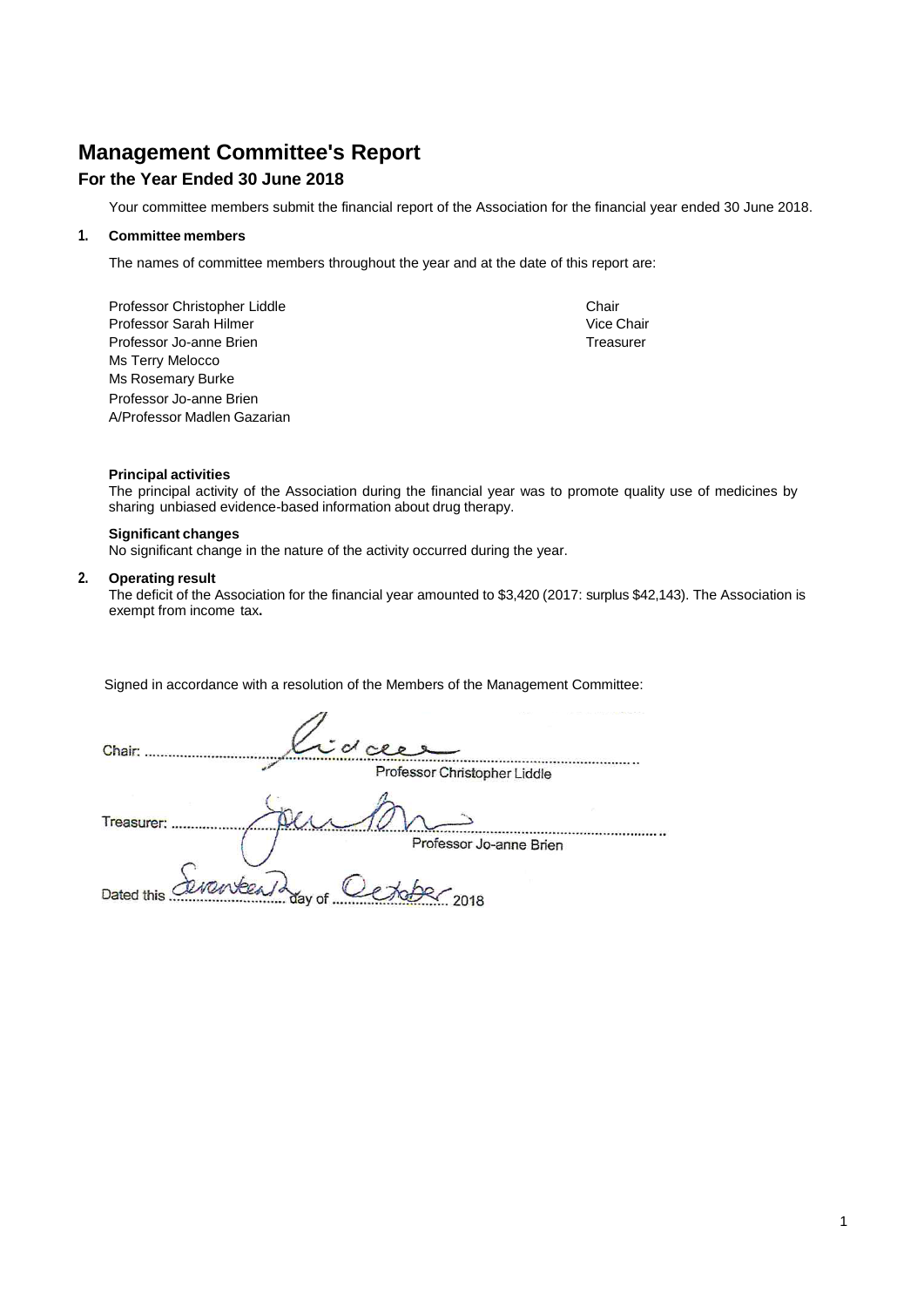

# **Auditors Independence Declaration under the Australian Charities and Not-for-Profit Commission Act 2012 to the Management Committee of NSW Therapeutic Advisory Group Inc**

I declare that, to the best of my knowledge and belief, during the year ended 30 June 2018, there have been:

- (i) no contraventions of the auditor independence requirements as set out in Australian Charities and Not-for-Profit Commission Act 2012 in relation to the audit; and
- (ii) no contraventions of any applicable code of professional conduct in relation to the audit.

### **STIRLING INTERNATIONAL**

hy

Keanu Arya Engagement Partner Level 3, 225 Clarence Street Sydney NSW 2000

Dated this 17<sup>th</sup> day of October 2018

Level 3, 225 Clarence Street Sydney NSW 2000 Australia PO Box Q182 Sydney NSW 1230 ABN 65 085 182 822 email office@stirlinginternational.com.au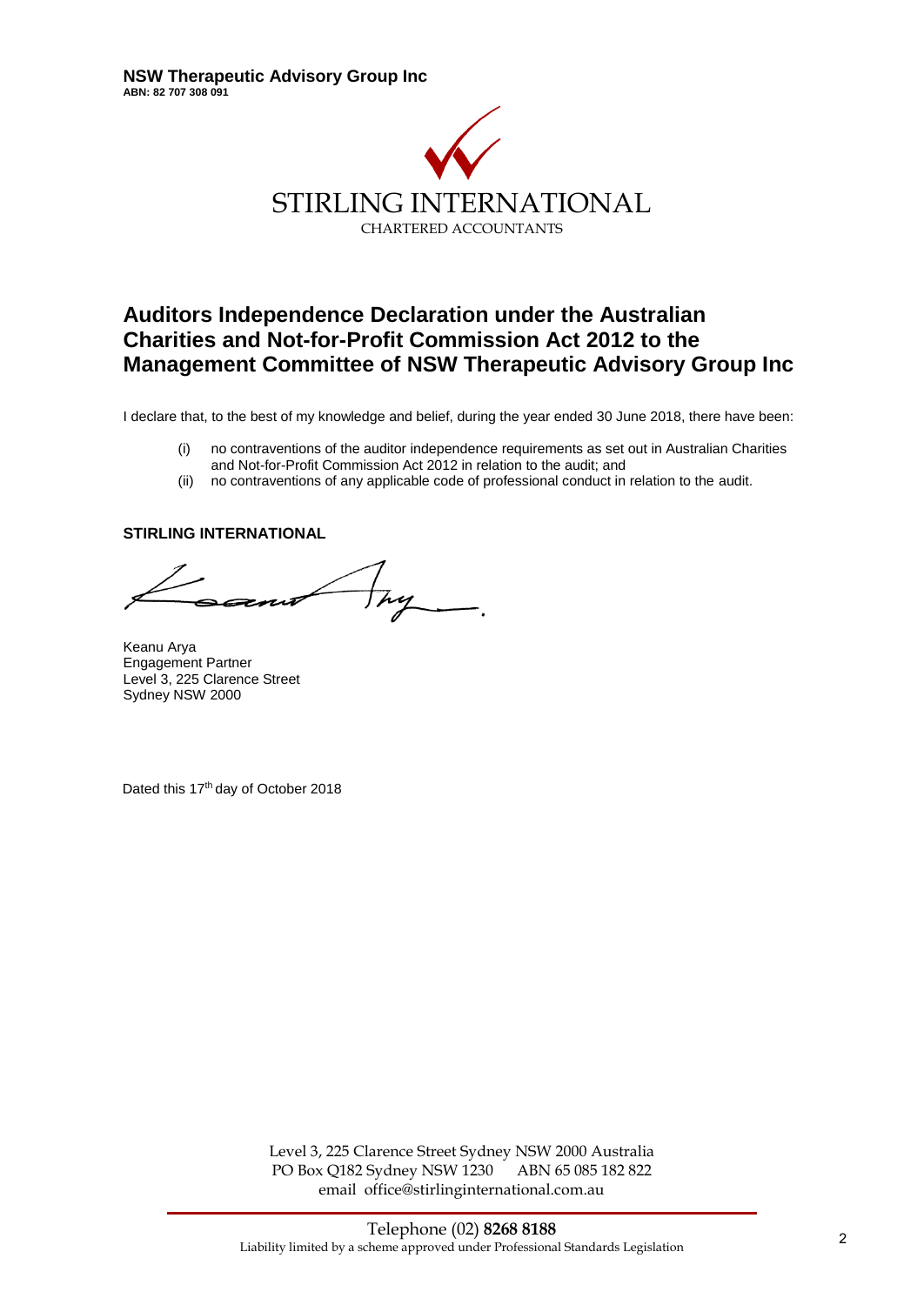**ABN: 82 707 308 091**

# **Statement of Profit or Loss**

### **For the Year Ended 30 June 2018**

| \$<br><b>Note</b><br>\$<br>3<br>Operating grants<br>676,400<br>711,714<br>6,707<br>5,140<br>1,500<br>1,375<br>718,229<br>684,607<br>35,155<br>10,159<br>6,300<br>8,550<br>60<br>12,149<br>5,713<br>25,000<br>1,017<br>1,064<br>326<br>12,834<br>313<br>246<br>933<br>5<br>5,886<br>6,449<br>508<br>81<br>17,348<br>2,992<br>552<br>460<br>1,767<br>1,476<br>1,005<br>Printing and stationery<br>1,851<br>33,471<br>30,440<br>570<br>8,081<br>2,009<br>Training expenses<br>485,842<br>511,408<br>811<br>961<br>45,942<br>48,181<br>Teleconferencing costs<br>2,993<br>2,602<br>Travelling expenses<br>12,242<br>14,975<br>1,814<br>1,572<br>676,086<br>688,027<br>(3, 420)<br>42,143<br>(Deficit)/Surplus before income taxes<br>2(c)<br>Income tax expense<br>(3, 420)<br>42,143<br>(Deficit)/Surplus after income<br>Retained profit at the beginning of the financial year<br>319,263<br>277,120 |                                                   | 2018    | 2017    |
|-----------------------------------------------------------------------------------------------------------------------------------------------------------------------------------------------------------------------------------------------------------------------------------------------------------------------------------------------------------------------------------------------------------------------------------------------------------------------------------------------------------------------------------------------------------------------------------------------------------------------------------------------------------------------------------------------------------------------------------------------------------------------------------------------------------------------------------------------------------------------------------------------------|---------------------------------------------------|---------|---------|
|                                                                                                                                                                                                                                                                                                                                                                                                                                                                                                                                                                                                                                                                                                                                                                                                                                                                                                     |                                                   |         |         |
|                                                                                                                                                                                                                                                                                                                                                                                                                                                                                                                                                                                                                                                                                                                                                                                                                                                                                                     | <b>Income</b>                                     |         |         |
|                                                                                                                                                                                                                                                                                                                                                                                                                                                                                                                                                                                                                                                                                                                                                                                                                                                                                                     |                                                   |         |         |
|                                                                                                                                                                                                                                                                                                                                                                                                                                                                                                                                                                                                                                                                                                                                                                                                                                                                                                     | Interest received                                 |         |         |
|                                                                                                                                                                                                                                                                                                                                                                                                                                                                                                                                                                                                                                                                                                                                                                                                                                                                                                     | Membership fees                                   |         |         |
|                                                                                                                                                                                                                                                                                                                                                                                                                                                                                                                                                                                                                                                                                                                                                                                                                                                                                                     |                                                   |         |         |
|                                                                                                                                                                                                                                                                                                                                                                                                                                                                                                                                                                                                                                                                                                                                                                                                                                                                                                     | <b>Expenditure</b>                                |         |         |
|                                                                                                                                                                                                                                                                                                                                                                                                                                                                                                                                                                                                                                                                                                                                                                                                                                                                                                     | Accounting fees                                   |         |         |
|                                                                                                                                                                                                                                                                                                                                                                                                                                                                                                                                                                                                                                                                                                                                                                                                                                                                                                     | Auditors remuneration                             |         |         |
|                                                                                                                                                                                                                                                                                                                                                                                                                                                                                                                                                                                                                                                                                                                                                                                                                                                                                                     | Bank charges                                      |         |         |
|                                                                                                                                                                                                                                                                                                                                                                                                                                                                                                                                                                                                                                                                                                                                                                                                                                                                                                     | Conference/Seminar costs                          |         |         |
|                                                                                                                                                                                                                                                                                                                                                                                                                                                                                                                                                                                                                                                                                                                                                                                                                                                                                                     | Consulting fees                                   |         |         |
|                                                                                                                                                                                                                                                                                                                                                                                                                                                                                                                                                                                                                                                                                                                                                                                                                                                                                                     | Computer depreciation                             |         |         |
|                                                                                                                                                                                                                                                                                                                                                                                                                                                                                                                                                                                                                                                                                                                                                                                                                                                                                                     | Office equipment depreciation                     |         |         |
|                                                                                                                                                                                                                                                                                                                                                                                                                                                                                                                                                                                                                                                                                                                                                                                                                                                                                                     | Website amortisation                              |         |         |
|                                                                                                                                                                                                                                                                                                                                                                                                                                                                                                                                                                                                                                                                                                                                                                                                                                                                                                     | Functions and catering                            |         |         |
|                                                                                                                                                                                                                                                                                                                                                                                                                                                                                                                                                                                                                                                                                                                                                                                                                                                                                                     | General expenses                                  |         |         |
|                                                                                                                                                                                                                                                                                                                                                                                                                                                                                                                                                                                                                                                                                                                                                                                                                                                                                                     | Insurance                                         |         |         |
|                                                                                                                                                                                                                                                                                                                                                                                                                                                                                                                                                                                                                                                                                                                                                                                                                                                                                                     | Internet/website                                  |         |         |
|                                                                                                                                                                                                                                                                                                                                                                                                                                                                                                                                                                                                                                                                                                                                                                                                                                                                                                     | Leave pay provision                               |         |         |
|                                                                                                                                                                                                                                                                                                                                                                                                                                                                                                                                                                                                                                                                                                                                                                                                                                                                                                     | Fees & subscription                               |         |         |
|                                                                                                                                                                                                                                                                                                                                                                                                                                                                                                                                                                                                                                                                                                                                                                                                                                                                                                     | Office expenses                                   |         |         |
|                                                                                                                                                                                                                                                                                                                                                                                                                                                                                                                                                                                                                                                                                                                                                                                                                                                                                                     |                                                   |         |         |
|                                                                                                                                                                                                                                                                                                                                                                                                                                                                                                                                                                                                                                                                                                                                                                                                                                                                                                     | Rent                                              |         |         |
|                                                                                                                                                                                                                                                                                                                                                                                                                                                                                                                                                                                                                                                                                                                                                                                                                                                                                                     | <b>Recruitment costs</b>                          |         |         |
|                                                                                                                                                                                                                                                                                                                                                                                                                                                                                                                                                                                                                                                                                                                                                                                                                                                                                                     |                                                   |         |         |
|                                                                                                                                                                                                                                                                                                                                                                                                                                                                                                                                                                                                                                                                                                                                                                                                                                                                                                     | Salaries                                          |         |         |
|                                                                                                                                                                                                                                                                                                                                                                                                                                                                                                                                                                                                                                                                                                                                                                                                                                                                                                     | Storage costs                                     |         |         |
|                                                                                                                                                                                                                                                                                                                                                                                                                                                                                                                                                                                                                                                                                                                                                                                                                                                                                                     | Superannuation                                    |         |         |
|                                                                                                                                                                                                                                                                                                                                                                                                                                                                                                                                                                                                                                                                                                                                                                                                                                                                                                     |                                                   |         |         |
|                                                                                                                                                                                                                                                                                                                                                                                                                                                                                                                                                                                                                                                                                                                                                                                                                                                                                                     |                                                   |         |         |
|                                                                                                                                                                                                                                                                                                                                                                                                                                                                                                                                                                                                                                                                                                                                                                                                                                                                                                     | Workers compensation                              |         |         |
|                                                                                                                                                                                                                                                                                                                                                                                                                                                                                                                                                                                                                                                                                                                                                                                                                                                                                                     |                                                   |         |         |
|                                                                                                                                                                                                                                                                                                                                                                                                                                                                                                                                                                                                                                                                                                                                                                                                                                                                                                     |                                                   |         |         |
|                                                                                                                                                                                                                                                                                                                                                                                                                                                                                                                                                                                                                                                                                                                                                                                                                                                                                                     |                                                   |         |         |
|                                                                                                                                                                                                                                                                                                                                                                                                                                                                                                                                                                                                                                                                                                                                                                                                                                                                                                     |                                                   |         |         |
|                                                                                                                                                                                                                                                                                                                                                                                                                                                                                                                                                                                                                                                                                                                                                                                                                                                                                                     |                                                   |         |         |
|                                                                                                                                                                                                                                                                                                                                                                                                                                                                                                                                                                                                                                                                                                                                                                                                                                                                                                     | Retained profits at the end of the financial year | 315,843 | 319,263 |

The accompanying notes form part of these financial statements.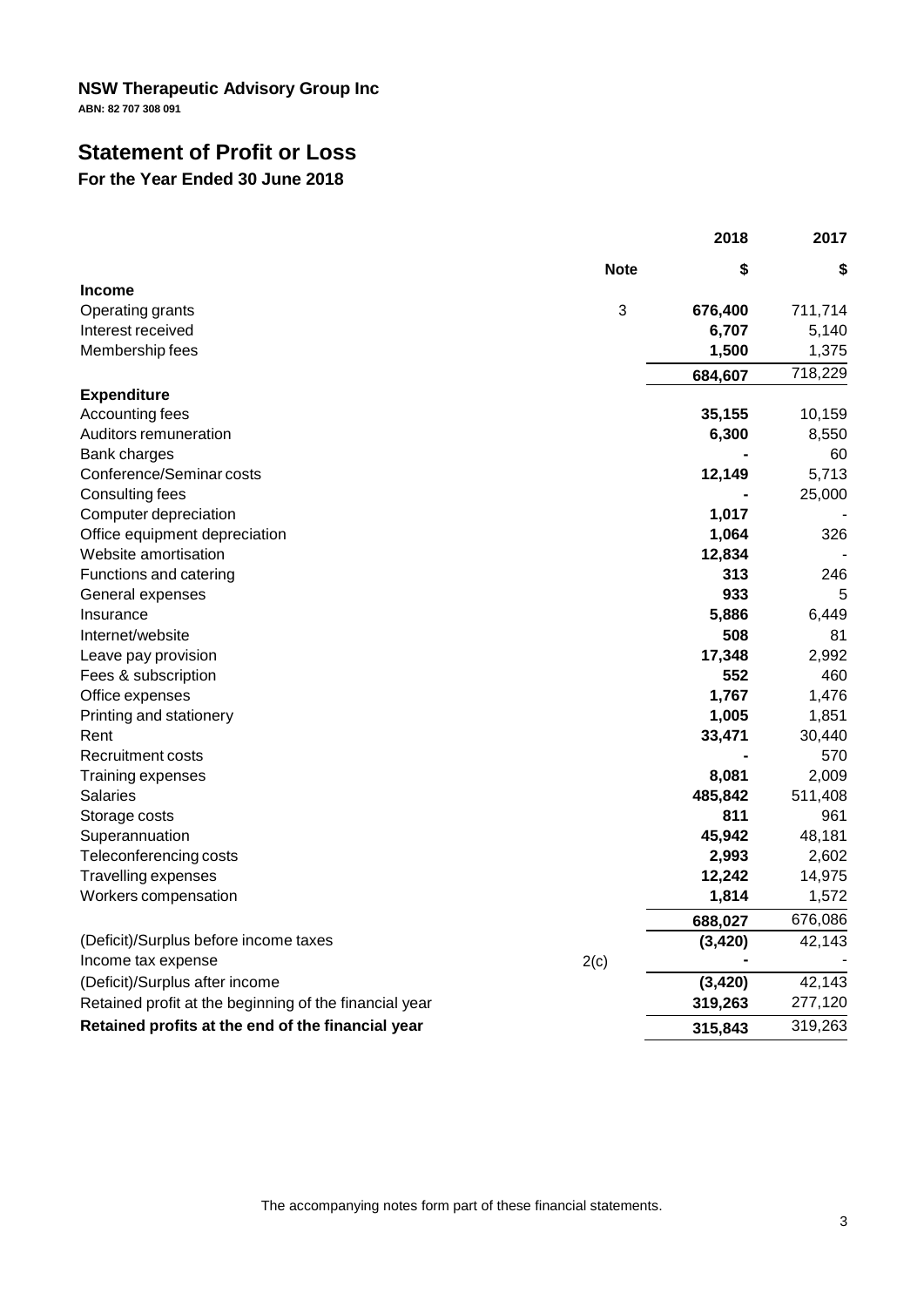**ABN: 82 707 308 091**

# **Assets and liabilities statement**

**As At 30 June 2018**

|                                      |             | 2018    | 2017    |
|--------------------------------------|-------------|---------|---------|
|                                      | <b>Note</b> |         | \$      |
| <b>ASSETS</b>                        |             |         |         |
| <b>CURRENT ASSETS</b>                |             |         |         |
| Cash and cash equivalents            | 4           | 337,782 | 207,392 |
| Trade and other receivables          | 5           | 23,509  | 186,102 |
| Other financial assets               | 6           | 113,059 | 109,789 |
| Prepayments                          |             | 6,261   | 5,614   |
| <b>TOTAL CURRENT ASSETS</b>          |             | 480,611 | 508,897 |
| <b>NON-CURRENT ASSETS</b>            |             |         |         |
| Plant and equipment                  | 7           | 8,029   | 6,872   |
| Website                              |             | 26,446  | 30,000  |
| <b>TOTAL NON-CURRENT ASSETS</b>      |             | 34,475  | 36,872  |
| <b>TOTAL ASSETS</b>                  |             | 515,086 | 545,769 |
| <b>LIABILITIES</b>                   |             |         |         |
| <b>CURRENT LIABILITIES</b>           |             |         |         |
| Trade and other payables             | 8           | 16,647  | 22,956  |
| Employee benefits                    | 9           | 32,629  | 27,118  |
| Deferred income                      |             | 124,884 | 163,187 |
| <b>TOTAL CURRENT LIABILITIES</b>     |             | 174,160 | 213,261 |
| <b>NON-CURRENT LIABILITIES</b>       |             |         |         |
| Employee benefits                    | 9           | 25,083  | 13,245  |
| <b>TOTAL NON-CURRENT LIABILITIES</b> |             | 25,083  | 13,245  |
| <b>TOTAL LIABILITIES</b>             |             | 199,243 | 226,506 |
| <b>NET ASSETS</b>                    |             | 315,843 | 319,263 |
| <b>MEMBERS' FUNDS</b>                |             |         |         |
| Retained profits                     |             | 315,843 | 319,263 |
| <b>TOTAL MEMBERS' FUNDS</b>          |             | 315,843 | 319,263 |
|                                      |             |         |         |

The accompanying notes form part of these financial statements.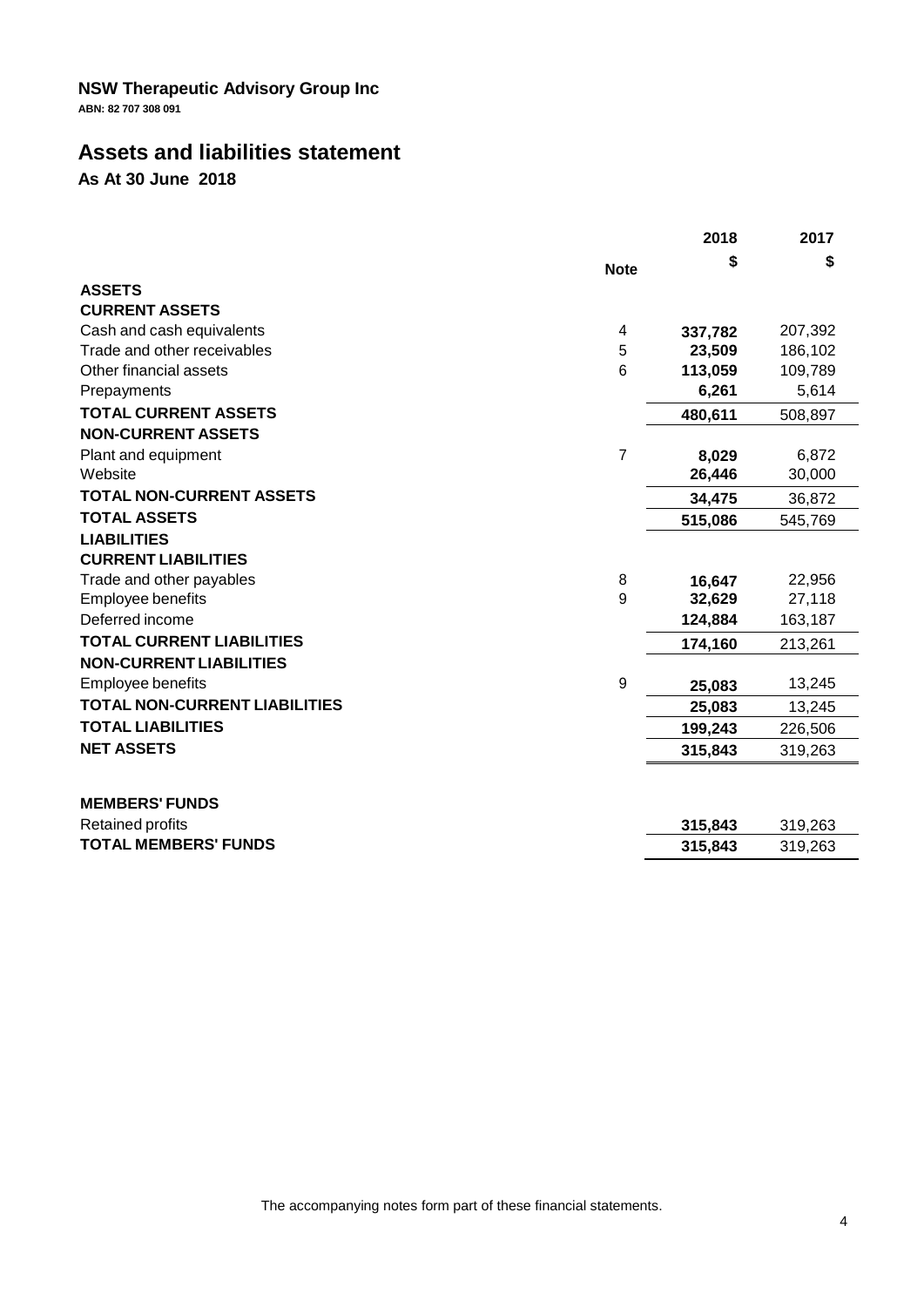**ABN: 82 707 308 091**

# **Statement of Cash Flows**

# **For the Year Ended 30 June 2018**

|                                                           |             | 2018       | 2017       |
|-----------------------------------------------------------|-------------|------------|------------|
|                                                           | <b>Note</b> | \$         | \$         |
| <b>CASH FLOWS FROM OPERATING ACTIVITIES:</b>              |             |            |            |
| Receipts from grants and membership                       |             | 802,190    | 566,402    |
| Payments to suppliers and employees                       |             | (662, 719) | (706, 605) |
| Interest received                                         |             | 6,707      | 5,140      |
| Net cash generated by/(used in) operating activities      | 12          | 146,178    | 135,063    |
| <b>CASH FLOWS FROM INVESTING ACTIVITIES:</b>              |             |            |            |
| Purchase of property, plant and equipment                 |             | (3, 238)   | (6,326)    |
| Website development costs                                 |             | (9,280)    | (30,000)   |
| Purchase of financial assets                              |             | (3,270)    | (2,949)    |
| Net cash used in investing activities                     |             | (15, 788)  | (39,275)   |
|                                                           |             |            |            |
| Net increase/(decrease) in cash and cash equivalents held |             | 130,390    | (174, 338) |
| Cash and cash equivalents at beginning of year            |             | 207,392    | 381,730    |
| Cash and cash equivalents at end of financial year        | 4           | 337,782    | 207,392    |

The accompanying notes form part of these financial statements.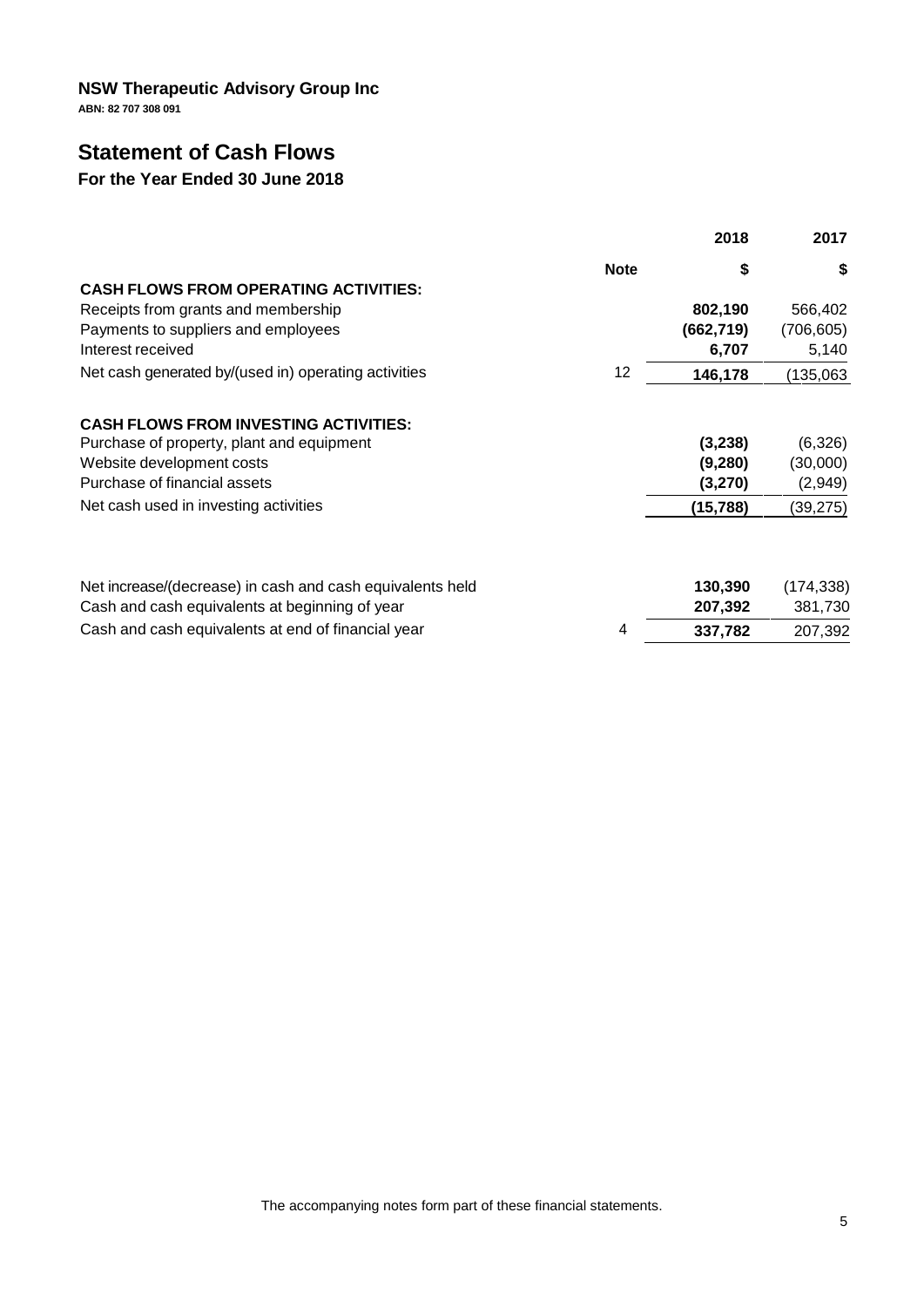### **For the Year Ended 30 June 2018**

The financial statements cover NSW Therapeutic Advisory Group Inc as an individual entity. NSW Therapeutic Advisory Group Inc is a not-for-profit Association incorporated in New South Wales under the *Associations Incorporation Act (NSW) 2009 and Associations Incorporation Regulation (NSW) 2010* ('the Act'). The Association is registered with the Australian Charities and Not-for-Profit Commission (ACNC) as a charity.

The principal activities of the Association for the year ended 30 June 2018 were to promote quality use of medicines by sharing unbiased evidence-based information about drug therapy.

The functional and presentation currency of NSW Therapeutic Advisory Group Inc is Australian dollars. The financial report

was authorised for issue by the Management Committee on 17 October 2018.

Certain comparative information has been reclassified and restated retrospectively to ensure consistency with our current year presentation and classification and to rectify errors in the financial statements. These changes have resulted in decrease in surplus by \$3,050 and decrease in net assets by \$8,550 in comparative financial statement for year 2016-17.

### **1 Basis of Preparation**

In the opinion of the Committee of Management, the Association is not a reporting entity because there are no users dependent on general purpose financial statement. These special purpose financial statements have been prepared to meet the reporting requirements of the Act and the *Australian Charities and Not-for-Profit Commission Act 2012*.

The financial statements have been prepared on an accruals basis and are based on historical costs and do not take into account changing money values or, except where stated specifically, current valuations of non-current assets.

The following significant accounting policies, which are consistent with the previous period unless stated otherwise, have been adopted in the preparation of these financial statements.

### **2 Summary of Significant Accounting Policies**

### **(a) Economic dependence**

NSW Therapeutic Advisory Group Inc derives a significant portion of its revenue from the NSW Health. During the year ended 30 June 2018, approximately 83% (2017: 76%) of the Association's grant revenue were sourced from the NSW Health. Committee members have no reason to believe that the NSW Health will not continue to provide funding to the Association.

### **(b) Revenue and other income**

Revenue is recognised when the amount of the revenue can be measured reliably. It is probable that economic benefits associated with the transaction will flow to the Association and specific criteria relating to the type of revenue as noted below, has been satisfied.

Revenue is measured at the fair value of the consideration received or receivable and is presented net of returns, discounts and rebates.

All revenue is stated net of the amount of goods and services tax (GST).

Government grants are recognised at fair value where there is reasonable assurance that the grant will be received and all grant conditions will be met. Grants relating to expense items are recognised as income over the periods necessary to match the grant to the costs they are compensating.

Interest is recognised using the effective interest method.

Other income is recognised on an accruals basis when the Association is entitled to it.

### **(c) Income tax**

The Association is exempt from income tax under Division 50 of the *Income Tax Assessment Act 1997*.

### **(d) Cash and cash equivalents**

Cash and cash equivalents comprise cash on hand, demand deposits and short-term investments which are readily convertible to known amounts of cash and which are subject to an insignificant risk of change in value.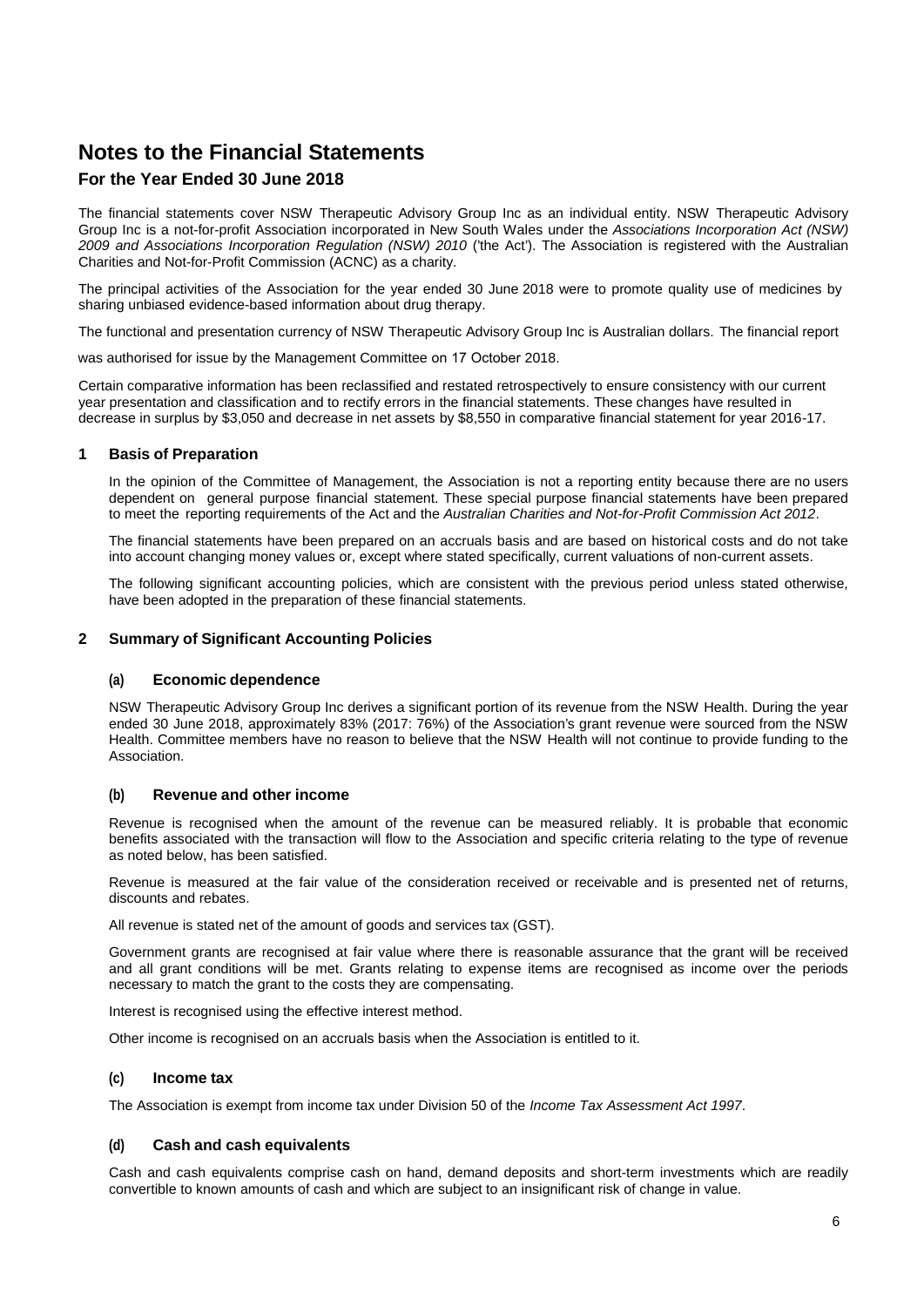### **For the Year Ended 30 June 2018**

### **2 Summary of Significant Accounting Policies**

### **(e) Trade and other receivables**

Trade and other receivables include amounts due from members and third parties. Receivables expected to be collected within 12 months of the end of the reporting period are classified as current assets. All other receivables are classified as non-current assets.

For trade and other receivables a separate allowance account is used to reduce the carrying amount of receivables impaired by credit loss. After having taken all possible measures of recovery, if management establishes that the carrying amount cannot be recovered by any means, at that point the written-off amounts are charged to the allowance account or the carrying amount of impaired receivables is reduced directly if no impairment amount was previously recognised in the allowance account.

### **(f) Website costs**

The website costs have a finite life and is carried at cost until development is complete. Once development is complete it is carried at cost less any accumulated amortisation and impairment losses. It has an estimated useful life of three years.

Amortisation is recognised in profit or loss on a straight-line basis over the estimated useful lives of the website costs, from the date that they are available for use.

Amortisation methods, useful lives and residual values are reviewed at each reporting date and adjusted if appropriate.

### **(g) Employee benefits**

Provision is made for the Association's liability for employee benefits arising from services rendered by employees to the end of the reporting period. Employee benefits that are expected to be wholly settled within one year have been measured at the amounts expected to be paid when the liability is settled.

Employee benefits expected to be settled more than one year after the end of the reporting period have been measured at the present value of the estimated future cash outflows to be made forthose benefits. Changes in the measurement of the liability are recognised in profit or loss.

### **(h) Deferred income**

The Association receives grants to fund projects either for contracted periods of time or for specific projects irrespective of the period of time required to complete those projects. It is the policy of the Association to treat grants as unexpended grants in the balance sheet where the Association is contractually obliged to provide the services in a subsequent financial period to when the grants are received or in the case of specific project grants where the projects have not been completed.

### **(i) Goods and Services Tax (GST)**

Revenue, expenses and assets are recognised net of the amount of goods and services tax (GST), except where the amount of GST incurred is not recoverable from the Australian Taxation Office (ATO). In these circumstances, the GST is recognised as part of the cost of acquisition of the asset or as part of an item of the expense.

Receivables and payable are stated inclusive of GST.

The net amount of GST recoverable from, or payable to, the ATO is included as part of receivables or payables in the statement of financial position.

Cash flows in the statement of cash flows are included on a gross basis and the GST component of cash flows arising from investing and financing activities which is recoverable from, or payable to, the taxation authority is classified as operating cash flows.

### **(j) Leases**

Lease payments for operating leases, where substantially all of the risks and benefits remain with the lessor, are charged as expenses in the periods in which they are incurred. The lease is not recognised in the statement of financial position.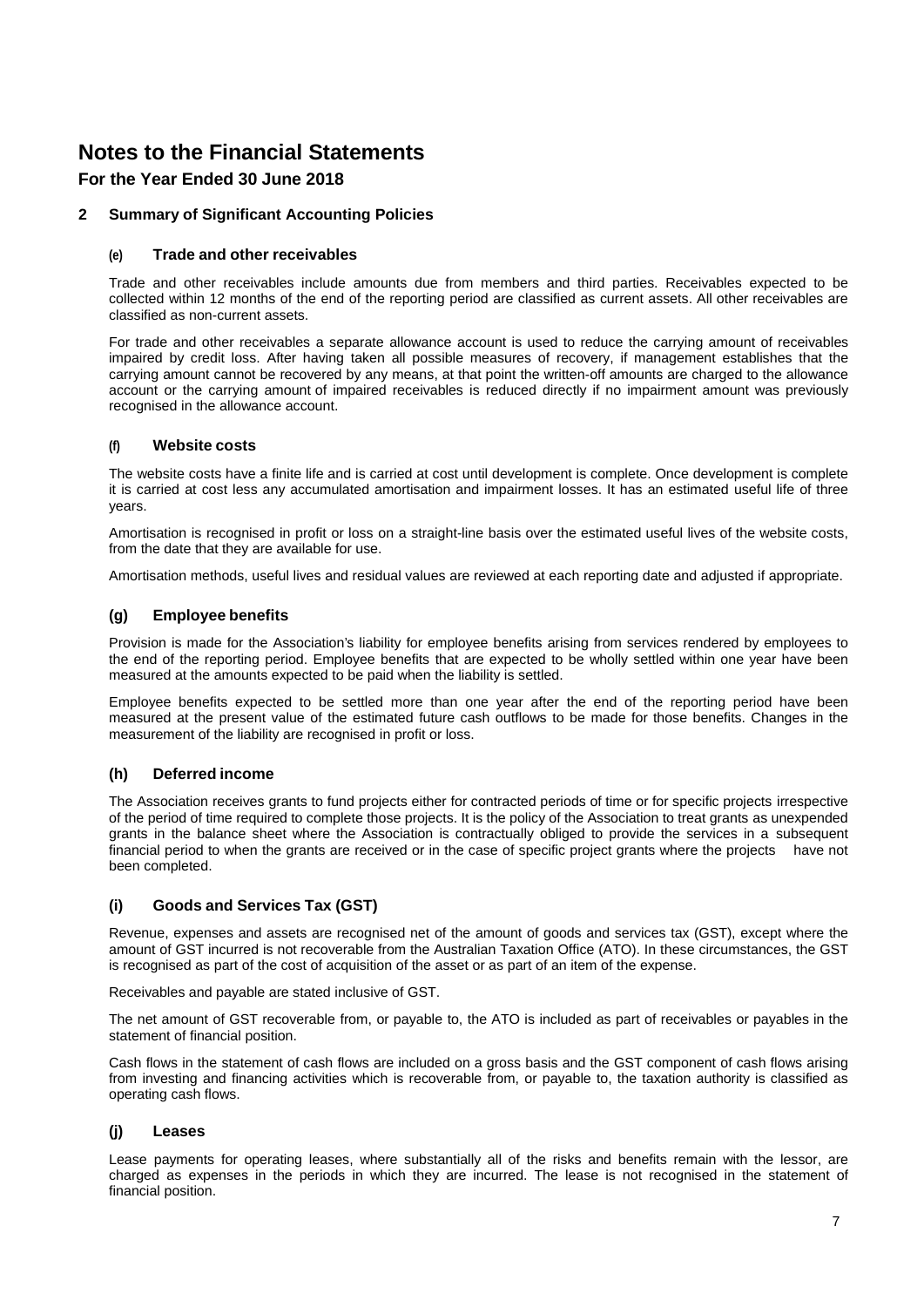**For the Year Ended 30 June 2018**

**3 Revenue**

|                                     | 2018           | 2017    |
|-------------------------------------|----------------|---------|
|                                     | \$             | \$      |
| <b>Operating grants</b>             |                |         |
| <b>NSW Health</b>                   |                |         |
| <b>Funding</b>                      |                |         |
| - Core funding                      | 345,274        | 259,043 |
| - eMM project funding               | 198,915        | 283,476 |
| - NSLHD funding                     | 26,000         |         |
| <b>Total NSW Health Funding</b>     | 570,189        | 542,519 |
| - DUE consultancy                   | $\blacksquare$ | 71,924  |
| - NPS CATAG                         | 106,211        | 97,271  |
| <b>Total operating grant income</b> | 676,400        | 711,714 |

### **4 Cash and Cash Equivalents**

|                          | 2018    | 2017     |  |
|--------------------------|---------|----------|--|
|                          | S S     | <b>S</b> |  |
| Cash at bank and in hand | 337,782 | 207,392  |  |

### **Reconciliation of cash**

Cash and Cash equivalents reported in the statement of cash flows are reconciled to the equivalent items in the statement of financial position as follows:

### **Cash and cash equivalents 337,782** 207,392

| 337,782 | 207,392 |
|---------|---------|
|         |         |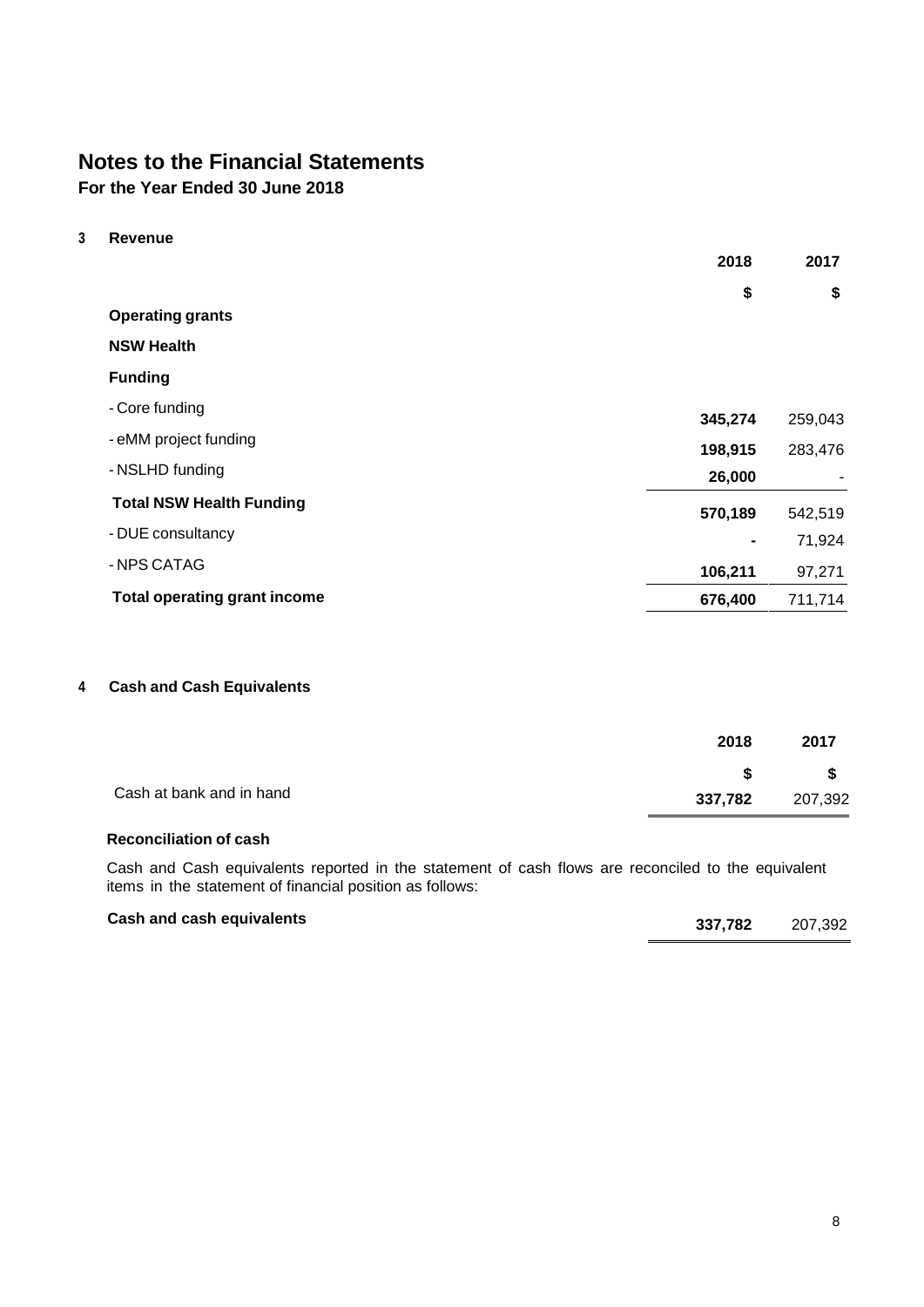**For the Year Ended 30 June 2018**

**5 Trade and Other Receivables**

|                                           | 2018    | 2017    |
|-------------------------------------------|---------|---------|
|                                           | \$      | \$      |
| <b>CURRENT</b>                            |         |         |
| Trade receivables                         | 22,413  | 185,702 |
| Provision for impairment of receivables   |         |         |
| <b>Total trade receivables</b>            | 22,413  | 185,702 |
| Other receivables                         | 1,096   | 400     |
| Total current trade and other receivables | 23,509  | 186,102 |
| 6<br><b>Other Financial Assets</b>        |         |         |
|                                           | 2018    | 2017    |
|                                           | \$      | \$      |
| Term deposit                              | 113,059 | 109,789 |
|                                           |         |         |
| 7<br><b>Property, Plant and Equipment</b> |         |         |
|                                           | 2018    | 2017    |

| \$                  | \$                  |
|---------------------|---------------------|
| 6,820<br>(6, 820)   | 6,820<br>(6, 820)   |
|                     |                     |
| 9,591<br>(7,062)    | 8,689<br>(5,999)    |
| 2,529               | 2,690               |
| 22,890<br>(17, 390) | 20,555<br>(16, 373) |
| 5,500               | 4,182               |
| 8,029               | 6,872               |
|                     |                     |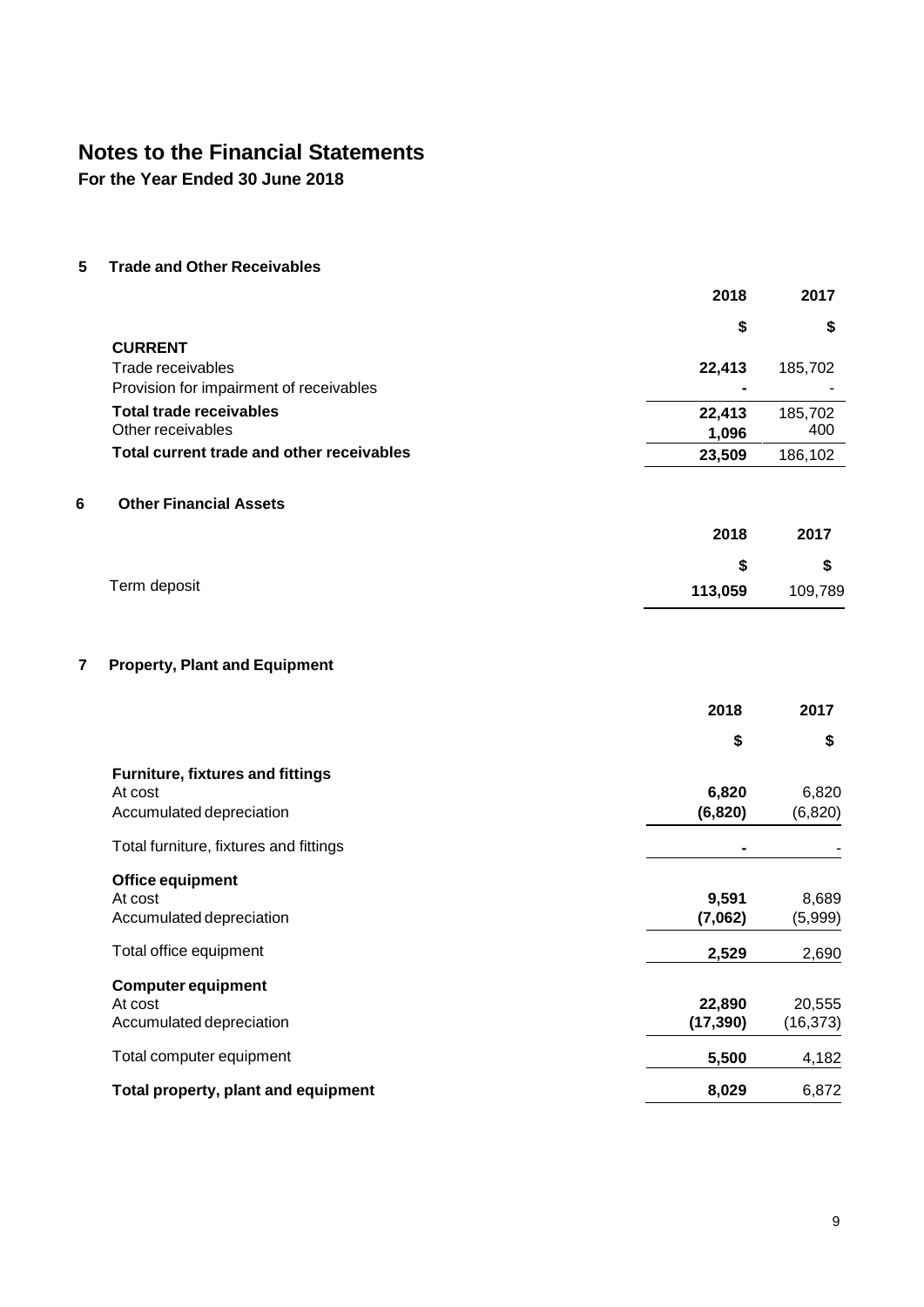**For the Year Ended 30 June 2018**

**8 Trade and Other Payables**

|   |                                                                                                    | 2018   | 2017   |
|---|----------------------------------------------------------------------------------------------------|--------|--------|
|   |                                                                                                    | \$     | \$     |
|   | <b>CURRENT</b>                                                                                     |        |        |
|   | <b>Unsecured liabilities</b>                                                                       |        |        |
|   | <b>Trade Payables</b>                                                                              | 80     |        |
|   | GST payable                                                                                        | 7,648  | 9,410  |
|   | Other payable                                                                                      | 2,919  | 4,996  |
|   | Accrued expenses                                                                                   | 6,000  | 8,550  |
|   |                                                                                                    | 16,647 | 22,956 |
| 9 | <b>Employee Benefits</b>                                                                           |        |        |
|   |                                                                                                    | 2018   | 2017   |
|   |                                                                                                    | \$     | \$     |
|   | <b>CURRENT</b>                                                                                     |        |        |
|   | Provision for annual leave                                                                         | 32,629 | 27,118 |
|   | <b>NON-CURRENT</b>                                                                                 |        |        |
|   | Provision for long service leave                                                                   | 25,083 | 13,245 |
|   | 10 Capital and Leasing Commitments                                                                 |        |        |
|   | (a) Operating leases                                                                               |        |        |
|   | Non-cancellable operating leases contracted but for not capitalised in the<br>financial statements |        |        |
|   |                                                                                                    | 2018   | 2017   |
|   |                                                                                                    | \$     | \$     |
|   |                                                                                                    |        |        |
|   | Minimum lease payments under non-cancellable operating lease:                                      |        |        |
|   | - not later than one year                                                                          | 33,839 | 33,207 |
|   | - between one year and five years                                                                  | 16,920 | 16,604 |
|   |                                                                                                    |        |        |

Operating lease for premises at 26 Leichhardt Street Darlinghurst NSW expires on 31 December 2019. .

### **11 Contingent Liabilities**

In the opinion of the Management Committee, the Association did not have any contingent liabilities at 30 June 2018 (30 June 2017: Nil).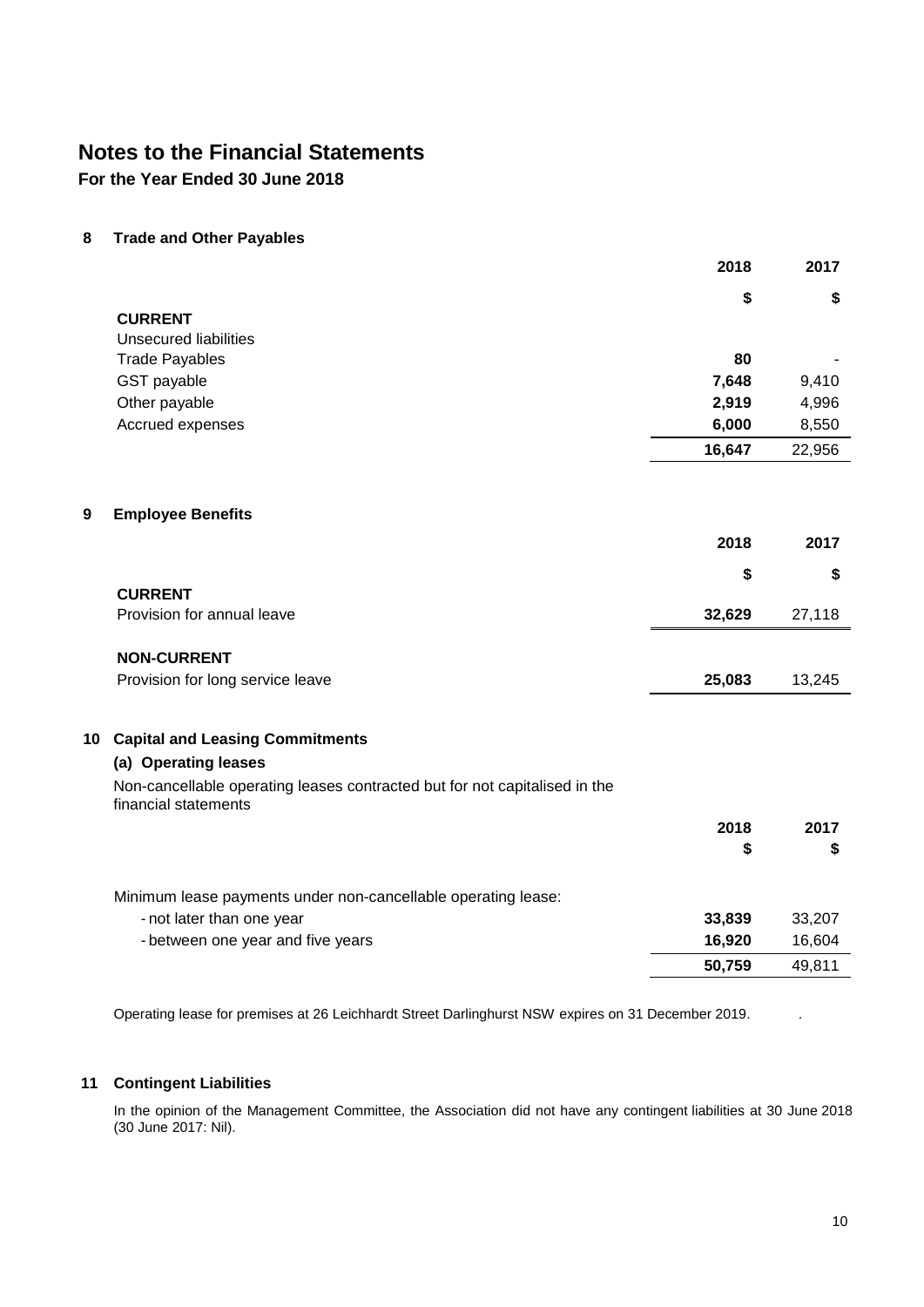**For the Year Ended 30 June 2018**

### **12 Cash Flow Information**

### **(a) Reconciliation of result for the year to cashflows from operating activities**

|                                                                                 | 2018      | 2017       |
|---------------------------------------------------------------------------------|-----------|------------|
|                                                                                 | \$        | \$         |
| Net surplus/(deficit) for the year                                              | (3, 420)  | 45,193     |
| Cash flows excluded from surplus/(deficit) attributable to operating activities |           |            |
| Non-cash flows in profit:                                                       |           |            |
| - Depreciation and amortisation                                                 | 14,915    | 326        |
| Changes in assets and liabilities:                                              |           |            |
| - (increase)/decrease in trade and other receivables                            | 162,593   | (106, 278) |
| - (increase)/decrease in other assets                                           | (647)     | (5,614)    |
| - increase/(decrease) in income in advance                                      | (38, 303) | (40, 409)  |
| - increase/(decrease) in trade and other payables                               | (6, 309)  | (28, 557)  |
| - increase/(decrease) in employee benefits                                      | 17,349    | 276        |
| Cash flows from operations                                                      | 146,178   | (135,063)  |

### **13 Association Details**

The registered office and place of business of the Association is: NSW Therapeutic Advisory Group Inc 26 Leichhardt St DARLINGHURST NSW 2010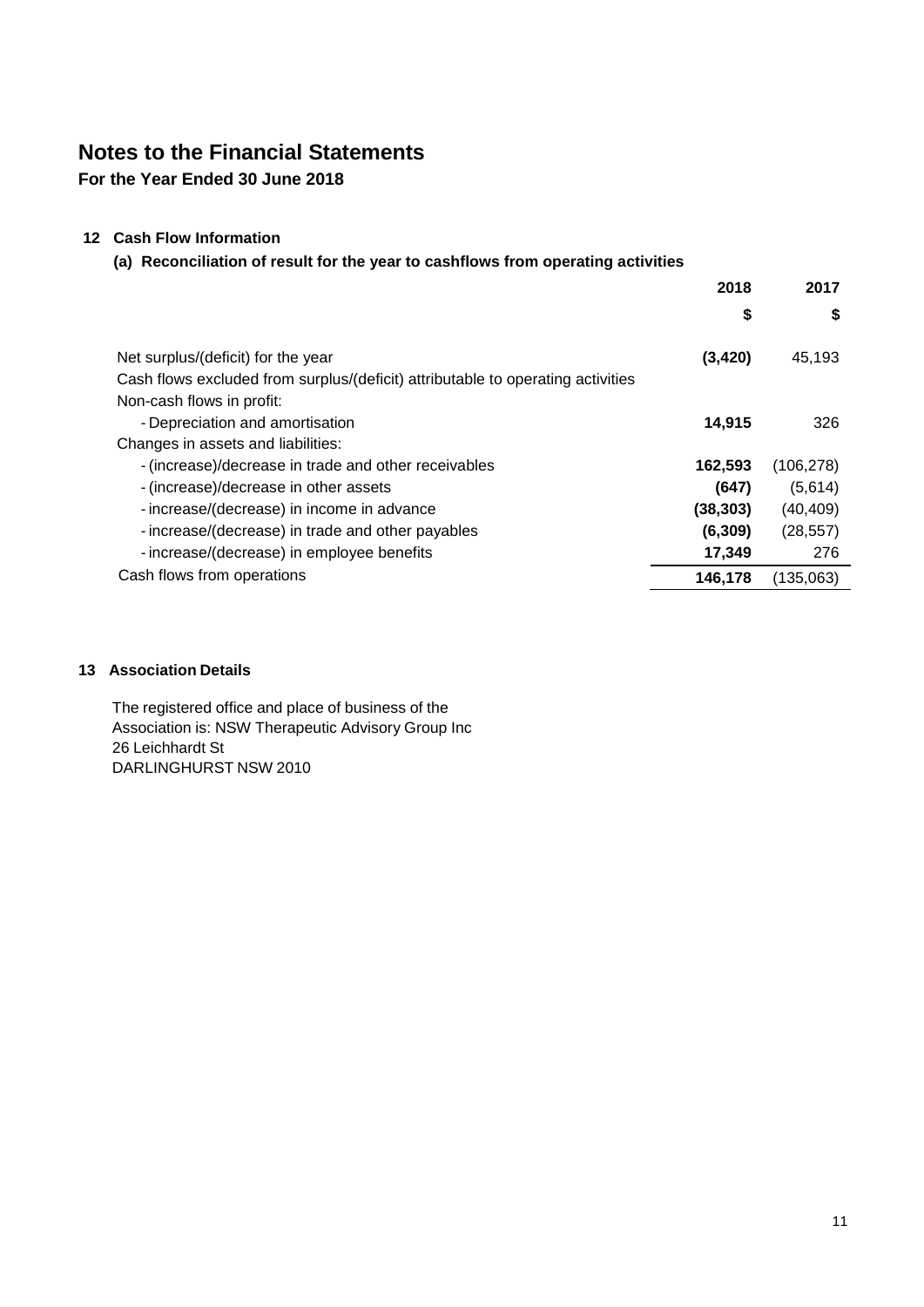# **Statement by Members of the Management Committee**

The committee has determined that the Association is not a reporting entity and that this special purpose financial report should be prepared in accordance with the accounting policies outlined in Note 2 to the financial statements, Division 60 of the *Australian Charities and Not-for-profits Commission Act 2012* the *Associations Incorporation Act (NSW) 2009* and *Associations Incorporation Regulation (NSW) 2010*

In the opinion of the committee the financial report as set out on pages 3 to 11:

- 1. Presents fairly the financial position of NSW Therapeutic Advisory Group Inc as at 30 June 2018 and its performance for the year ended on that date.
- 2. At the date of this statement, there are reasonable grounds to believe that NSW Therapeutic Advisory Group Inc will be able to pay its debts as and when they fall due.

This statement is made in accordance with a resolution of the committee and is signed for and on behalf of the committee by:

Chair............. 

Professor Christopher Liddle

Treasurer. Professor Jo-Anne Brien

Nouteen Dated tl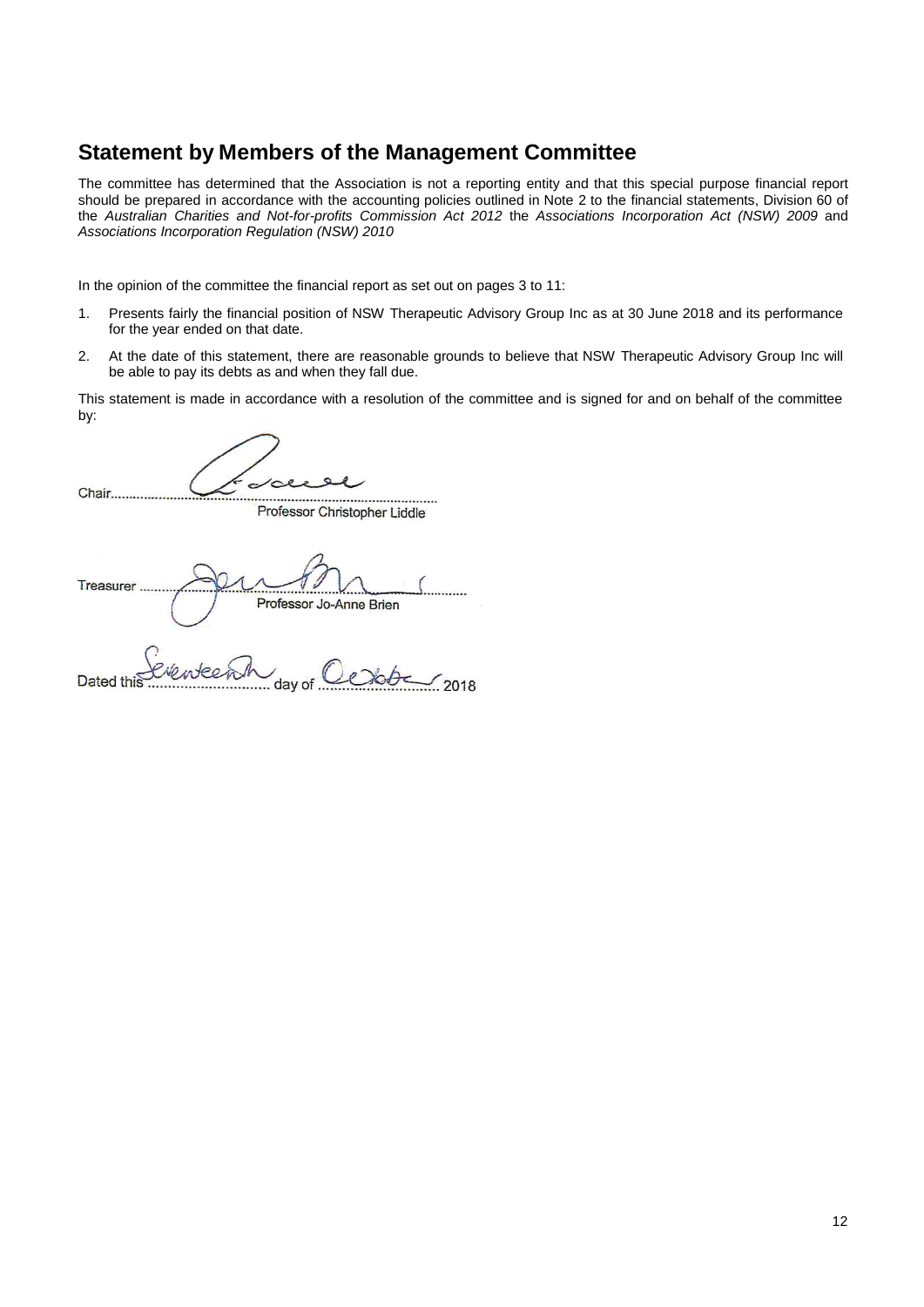

# **Independent Audit Report to the members of NSW Therapeutic Advisory Group Inc**

#### **Report on the Audit of the Financial Report**

#### **Opinion**

We have audited the accompanying financial report, being a special purpose financial report of NSW Therapeutic Advisory Group Inc (the Association), which comprises the statement of financial position as at 30 June 2018, the statement of profit or loss and the statement of cash flows for the year then ended, and notes to the financial statements, including a summary of significant accounting policies, and statement by members of the management committee.

In our opinion, the accompanying financial report of the Association for the year ended 30 June 2018 is prepared, in all material respects, in accordance with *Australian Charities and Not-for-profits Commission Act 2012*, the Associations Incorporation Act (NSW) 2009 and Associations Incorporation Regulation (NSW) 2010.

#### **Basis for Opinion**

We conducted our audit in accordance with Australian Auditing Standards. Our responsibilities under those standards are further described in the *Auditor's Responsibilities for the Audit of the Financial Report* section of our report. We are independent of the Association in accordance with the auditor independence requirements of the ethical requirements of the Accounting Professional and Ethical Standards Board's APES 110 *Code of Ethics for Professional Accountants* (the Code) that are relevant to our audit of the financial report in Australia. We have also fulfilled our other ethical responsibilities in accordance with the Code.

We believe that the audit evidence we have obtained is sufficient and appropriate to provide a basis for our opinion.

#### **Emphasis of Matter - Basis of Accounting**

We draw attention to Note 1 of the financial report, which describes the basis of accounting. The financial report is prepared to assist the Association in complying with the Australian Charities and Not-for-profits Commission Act 2012, the Associations Incorporation Act (NSW) 2009 and Associations Incorporation Regulation (NSW) 2010. As a result, the financial report may not be suitable for another purpose. Our report is intended solely for the Association and should not be distributed to or used by parties other than the Association. Our opinion is not modified in respect of this matter.

#### **Responsibilities of Management and Those Charged with Governance**

Management is responsible for the preparation and fair presentation of the financial report in accordance with the Australian Charities and Not-for-profits Commission Act 2012, Associations Incorporation Act (NSW) 2009 and Associations Incorporation Regulation (NSW) 2010, and for such internal control as management determines is necessary to enable the preparation of the financial report is free from material misstatement, whether due to fraud or error.

In preparing the financial report, management is responsible for assessing the Association's ability to continue as a going concern, disclosing, as applicable, matters related to going concern and using the going

> Level 3, 225 Clarence Street Sydney NSW 2000 Australia PO Box Q182 Sydney NSW 1230 ABN 65 085 182 822 email office@stirlinginternational.com.au